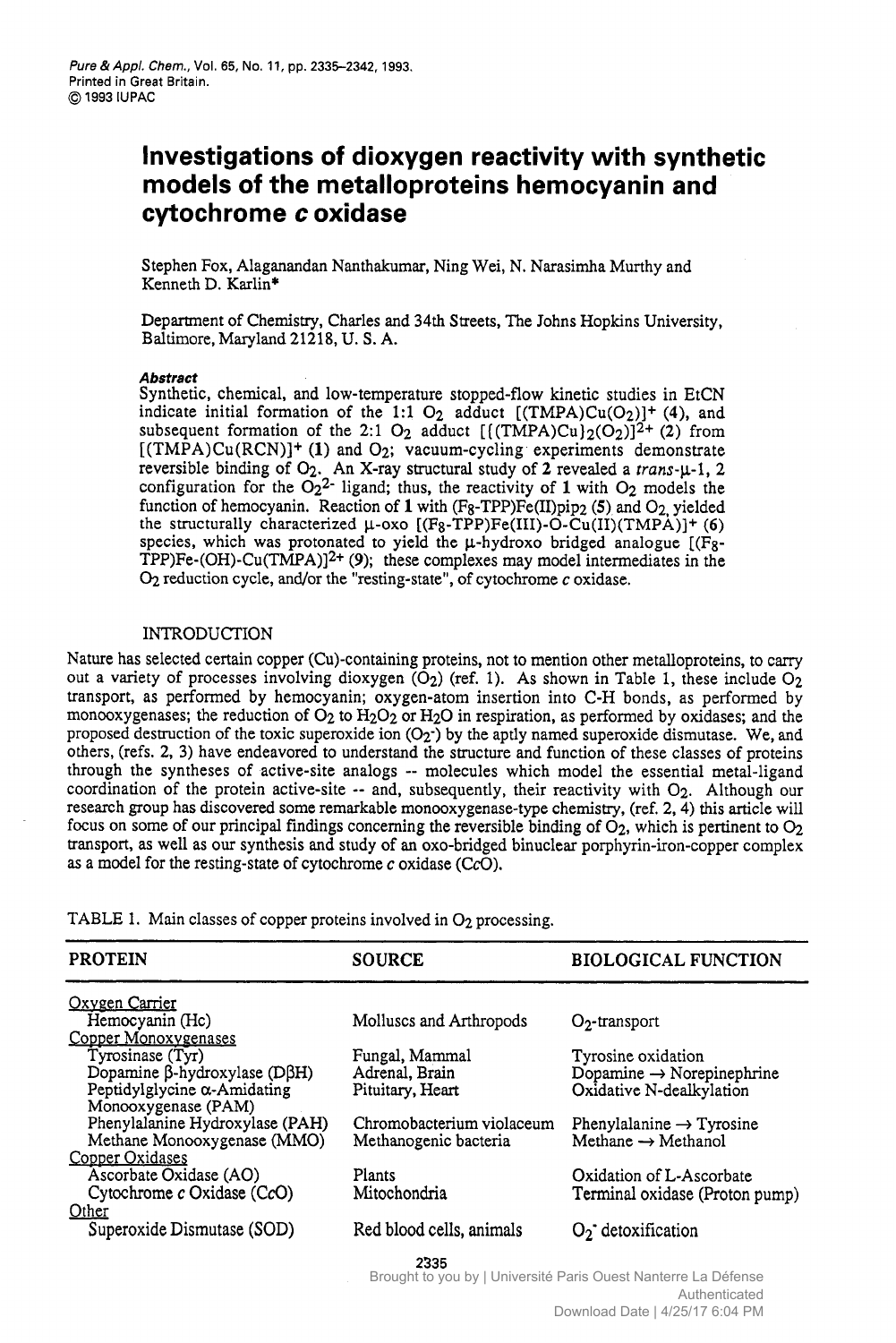# O<sub>2</sub> CHEMISTRY OF CU(I) COMPLEXES CONTAINING TRIPODAL LIGANDS

A recurring feature in protein  $Cu-O<sub>2</sub>$  chemistry is the utilization of histidine, that is, imidazolyl ligation. A now classic example is that of the deoxy-oxy hemocyanin couple, whose structure and function are shown in Fig. 1 (ref.  $5, 6$ ).



Fig. 1. The deoxy-oxyhemocyanin couple: its reversible  $O<sub>2</sub>$  binding and other properties.

In order to model the neutral, aromatic, nitrogenous imidazolyl character, some of our studies have utilized the synthetically accessible tripodal, chelating pyridyl ligands TMPA (ref. 7), TEPA, and derivatives thereof (Fig. 2). Investigations involving reactions of O<sub>2</sub> with mononuclear [LCu]<sup>+</sup> complexes, where  $L = TMPA = tris[(2-pyridy])methyl]amine$  (Fig. 2), have resulted in significant advances in our understanding of Cu<sub>2</sub>O<sub>2</sub> complexes. The first X-ray structurally characterized Cu<sub>2</sub>O<sub>2</sub> species, the trans- $\mu$ -1,2-peroxo  $[(\text{T}MPA)Cu)_2(O_2)]^{2+}$  (2), was formed from the reaction of  $[\hat{(TMPA})Cu(RCN)]^+$  (1) with O<sub>2</sub> at -80 °C in EtCN or CH<sub>2</sub>Cl<sub>2</sub> (Cu:O<sub>2</sub> = 2:1, manometry) (Fig. 3). Under similar conditions,  $[(TEPA)Cu]^{+}(3)$ , where TEPA has an extra CH<sub>2</sub> group between the 2-pyridyl and tertiary amine nitrogen compared to TMPA, does not react with O2. Presumably, the more positive redox potential of [(TEPA)Cu]<sup>+</sup> vs. [(TMPA)Cu(RCN)]<sup>+</sup> (Fig. 2) results in this inertness towards O<sub>2</sub>. In any event, we note that synthetically modifying the skeleton of our chelating ligand can induce drastic changes in the reactivity of its complexes with  $O_2$ .



Fig. 2. Comparison of the chelating tripodal ligands TMPA and TEPA.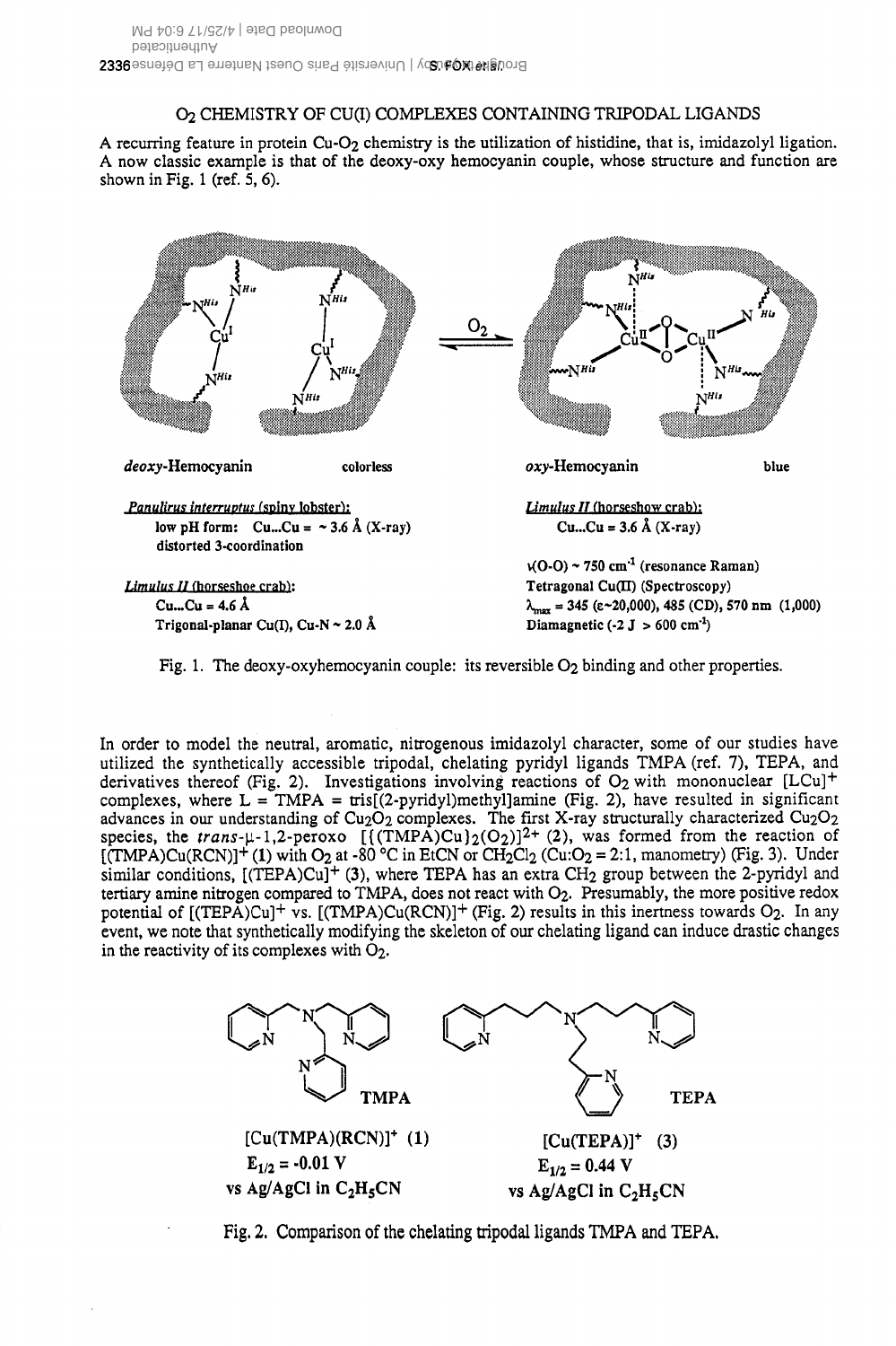

At low temperature (-90 "C), **02** binds to complex **1** to form an intense purple solution with strong experiments (Fig. 4), *i.e.*, application of vacuum while the solution is subjected to brief heating. For 2, 02 binds strongly to complex **1**  at low temperature, it can be removed reversibly by vacuum cycling absorptions at  $\lambda_{\text{max}} = 440 \text{ nm}$  ( $\varepsilon = 2000 \text{ M}^{-1} \text{cm}^{-1}$ ), 525 nm (11500), and 590 nm (sh, 7600) -- all assigned Reversible O<sub>2</sub> binding to synthetic Cu(I) complex: the proposed reactivity scheme.<br> *inties of trans-µ-1.2-(O<sub>2</sub><sup>2</sup>-)* [*f*(TMPA)Cu}<sub>2</sub>(O<sub>2</sub>)]<sup>2+</sup> (2) (ref. 7)<br> *rature* (-90 °C), O<sub>2</sub> binds to complex 1 to form an inten Fible O<sub>2</sub> binding to synthetic Cu(I) complex: the proposed reactivity scheme.<br>
So f trans- $\mu$ -1.2-(O<sub>2</sub><sup>2</sup>). [{(TMPA)Cu}<sub>2</sub>(O<sub>2</sub>)]<sup>2+</sup> (2) (ref. 7)<br>  $\mu$  (-90 °C), O<sub>2</sub> binds to complex 1 to form an intense purple solut replacement of **02** by either CO or PPh3 to  $O_2^2$ <sup>-</sup> to Cu<sup>2+</sup> charge-transfer transitions. In addition, there is a d-d band at 1035 nm (180). Although



Fig. **4.** Vacuum-cycling and associated UV-vis spectra to demonstrate reversible **02** binding.

gives the adducts  $[(TMPA)Cu(CO)]^+$  and  $[(TMPA)Cu(PPh<sub>3</sub>)]^+$ , respectively. X-ray data obtained from crystals of  $[(TMPA)Cu)_2(O_2)][PF<sub>6</sub>]_2 \cdot SEt<sub>2</sub>O (2 \cdot SEt<sub>2</sub>O)$  at -90 °C revealed a *trans*- $\mu$ -1,2- $(O_2^2)$ -Wavelength, nm<br>Fig. 4. Vacuum-cycling and associated UV-vis spectra to demonstrate reversible O<sub>2</sub> binding.<br>gives the adducts [(TMPA)Cu(CO)]<sup>+</sup> and [(TMPA)Cu(PPh<sub>3</sub>)]<sup>+</sup>, respectively. X-ray data obtained from<br>crystals of dicopper(II) coordination. The Cu(II) ions are pentacoordinate with distorted trigonal-bipyramidal geometry, the peroxo oxygen atoms occupying the axial positions. The CU-cu distance is **4.359** A: and the **0-0 bond length is 1,432 A. Resonance Raman studies showed an intraperoxide stretch (832** cm-1) **and <sup>a</sup>** Cu-0 stretch **(561** cm-1) (ref. 8). Complex **2** also exhibits silent **EPR** and nearly normal **IH NMR** spectra.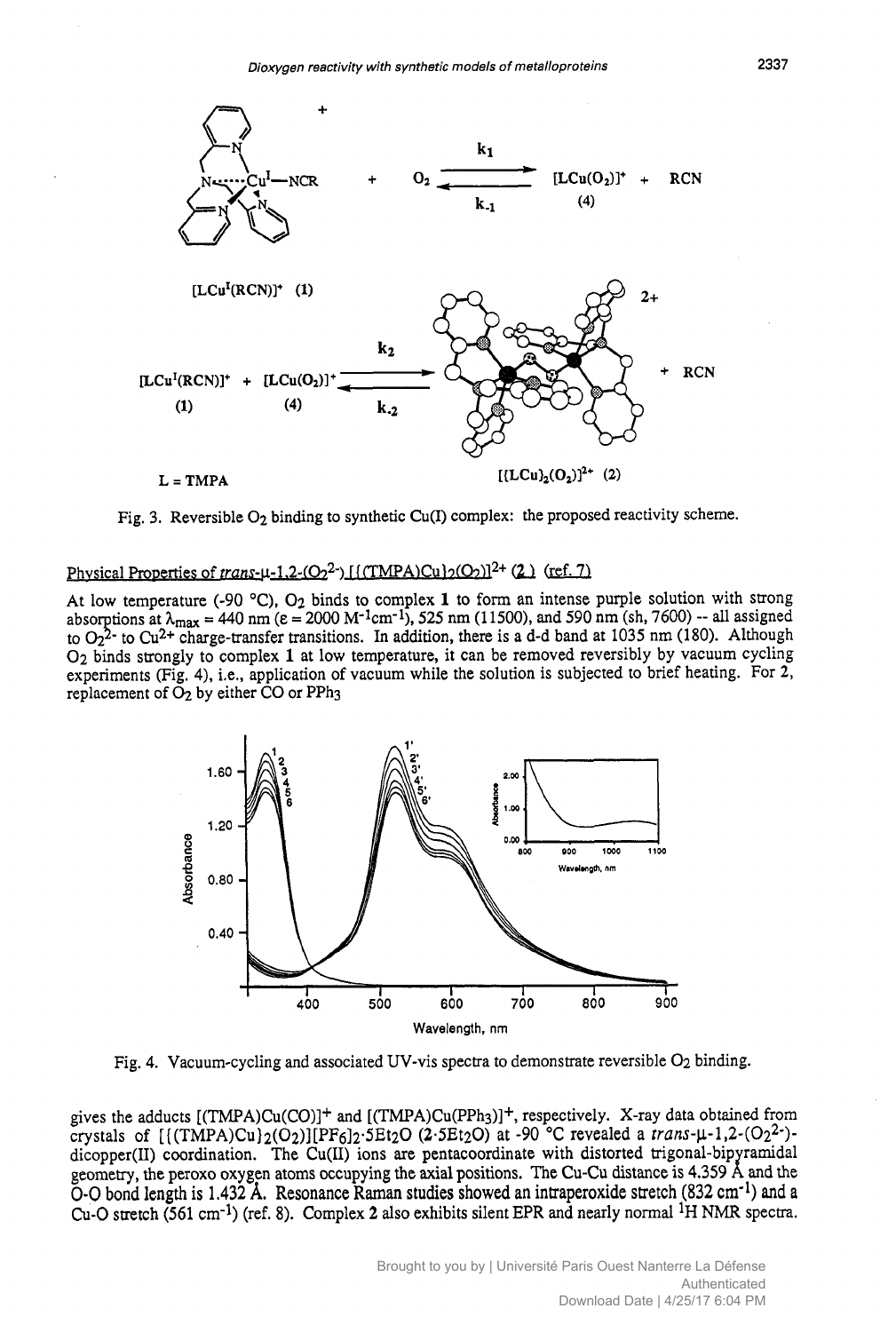Magnetic susceptibility measurements performed on 2 indicated that  $-2J > 600$  cm<sup>-1</sup>, based on H = 2338<br>S. FOX et al.<br>Magnetic susceptibility measurements performed on 2 indicated that  $-2J > 600$  cm<sup>-1</sup>, based on H =<br>2JS1.S2. These results suggest that a single bridging O<sub>2</sub><sup>2</sup>- ligand can mediate strong magnetic coupl indicated that  $-2J > 600 \text{ cm}^{-1}$ , based on **H** = ligand can mediate strong magnetic coupling on that although 2 is a functional model for  $2JST<sub>1</sub>$ . These results suggest that a single bridging  $O<sub>2</sub><sup>2</sup>$ - ligand can mediate strong magnetic coupling between two copper(I1) ions. It is worthwhile to mention that although **2** is a functional model for hemocyanin, it lacks the precise spectroscopic and structural signatures of the active site of oxyhemocyanin, wherein  $\eta^2 \cdot \eta^2 O_2^2$  to dicopper(II) binding has been determined from a recent X-ray crystal structure. Nevertheless, important insights into  $O<sub>2</sub>$  reactivity with Cu(I) species have been obtained from  $[(TMPA)Cu(RCN)]^+$ , especially from studies of the kinetics and thermodynamics of O<sub>2</sub> binding the susceptionity ineasurements performed on 2 intriducted that  $-2y > 000$  cm<sup>-1</sup>, based on  $H = 2JS$ . These results suggest that a single bridging  $O_2^2$ - ligand can mediate strong magnetic coupling between two co

#### Fast Kinetic Study of [(TMPA)Cu(RCN)]<sup>+</sup>

A detailed kinetic study of the oxygenation reaction of  $[(TMPA)Cu(RCN)]^+$  was carried out using a variable temperature  $(-90 \degree C$  to room temperature) multiwavelength (359-776 nm) stopped-flow instrument (ref. 9). Complete data analysis provides the reaction mechanism as shown in Fig. **3.** At low temperature, one molecule of complex 1 first reacts in a reversible fashion with  $O_2$  to form a CuO<sub>2</sub> 1:1 adduct [(TMPA)Cu(O2)]+ **(4)** intermediate, which then further reacts with another molecule of **1** to form the final Cu<sub>2</sub>O<sub>2</sub> 2:1 adduct  $[(\text{TMPA})\text{Cu}]_2(\text{O}_2)]^2$  (2). Complete data analysis also provides spectroscopic characterizations for the CuO<sub>2</sub> 1:1 adduct 4,  $(\lambda_{\text{max}} = 410 \text{ nm}, \varepsilon = 4000 \text{ M}^{-1} \text{cm}^{-1})$ , and for parameters for each individual step have been solved as well. At -90 °C,  $k_1 = 2 \times 10^4$  (M<sup>-1</sup>s<sup>-1</sup>), K<sub>1</sub> = 1.9 vis spectra recorded for 2 under the "synthetic" conditions (vide supra). Kinetic and thermodynamic the final  $\text{Cu}_2\text{O}_2$  2:1 adduct 2,  $(\lambda_{\text{max}} = 525 \text{ nm}, \varepsilon = 15000 \text{ M}^{-1} \text{cm}^{-1})$ . The latter agrees very well with *u*<br> *I*<br> *D*<br> *UV-*<br> *DV-*<br> *DV-*<br> *NV*<br> *DV-*<br> *DX* 10<sup>3</sup> (M<sup>-1</sup>);  $k_{on} = (k_1k_2/k_{-1}) = 6 \times 10^7 (M^{-2}s^{-1})$  and  $K_1K_2 = 4 \times 10^{11} (M^{-2})$ . It is interesting to compare the kinetic and thermodynamic parameters for the formation of the Cu02 1:l adduct **4** with proteins and other synthetic model systems which form 02-complexes with the same stoichiometry. From Table 2, it is apparent that the rate of  $[(TMPA)Cu(O<sub>2</sub>)]$ <sup>+</sup> (4) formation at room temperature  $(k_1 \sim 10^7 M^{-1}s^{-1})$  is comparable with

|  | TABLE 2. Kinetic and Equilibrium Constants for $O_2$ Binding at Room Temperature. |  |  |  |
|--|-----------------------------------------------------------------------------------|--|--|--|
|--|-----------------------------------------------------------------------------------|--|--|--|

| System                                                                                                                                                                                                                                                                                                                                      | $k_1$ (O <sub>2</sub> ) (M <sup>-1</sup> s <sup>-1</sup> )                                         | $K_1(M^{-1})$                                 |
|---------------------------------------------------------------------------------------------------------------------------------------------------------------------------------------------------------------------------------------------------------------------------------------------------------------------------------------------|----------------------------------------------------------------------------------------------------|-----------------------------------------------|
| Mb (sperm whale myoglobin)<br>Hb (hemoglobin), R State<br>Hb (hemoglobin), T State<br>Picket-fence, R State<br>Picket-fence, T State<br>Picket-fence, T State<br>Picket-picket, R State<br>Chelated heme<br>short tail<br>medium tail<br>long tai                                                                                           | $2.3 \times 10^7$<br>$3 \times 10^7$<br>$7 \times 10^6$<br>$4.3 \times 10^8$                       | $9.7 \times 10^5$                             |
|                                                                                                                                                                                                                                                                                                                                             |                                                                                                    |                                               |
|                                                                                                                                                                                                                                                                                                                                             |                                                                                                    |                                               |
|                                                                                                                                                                                                                                                                                                                                             |                                                                                                    |                                               |
|                                                                                                                                                                                                                                                                                                                                             | $1.1 \times 10^8$<br>$2.2 \times 10^6$                                                             | $2.4\times10$<br>$2.4\times10^{3}$            |
|                                                                                                                                                                                                                                                                                                                                             |                                                                                                    |                                               |
|                                                                                                                                                                                                                                                                                                                                             |                                                                                                    | $3.1 \times 10^{5}$                           |
|                                                                                                                                                                                                                                                                                                                                             |                                                                                                    | $9.6 \times 10$                               |
|                                                                                                                                                                                                                                                                                                                                             | $4.9 \times 10^7$<br>$2.2 \times 10^7$<br>$2.9 \times 10^7$                                        | $1.2 \times 10^{6}$                           |
|                                                                                                                                                                                                                                                                                                                                             |                                                                                                    |                                               |
|                                                                                                                                                                                                                                                                                                                                             | $3 \times 10^5$<br>$1.7 \times 10^6$<br>$6 \times 10^5.9 \times 10^7$<br>$3.5 \times 10^8$         |                                               |
|                                                                                                                                                                                                                                                                                                                                             |                                                                                                    | $6.8 \times 10^{3}$                           |
|                                                                                                                                                                                                                                                                                                                                             |                                                                                                    | $0.28 - 0.60$<br>7.0 $\times$ 10 <sup>3</sup> |
|                                                                                                                                                                                                                                                                                                                                             |                                                                                                    |                                               |
|                                                                                                                                                                                                                                                                                                                                             |                                                                                                    |                                               |
|                                                                                                                                                                                                                                                                                                                                             | $5.0 \times 10^6$<br>$1.8 \times 10^6$<br>$3.5 \times 10^3$                                        |                                               |
| LCo <sup>2+</sup><br>Co <sub>2</sub> +<br>(C)LCo <sup>2+</sup><br>(C)LCo <sup>2+</sup><br>(Co(l-histidinato) <sub>2</sub> ) <sup>2+</sup><br>Hemerythrin (Hr) (octamer P.g.) *<br>Hemocyanin (Hc) (monomer P.i.) *<br>Hemocyanin (Hc) (hexamer P.i.) *<br>[Cu <sub>2</sub> XYL-H] <sup>2+</sup> *<br>[Cu <sub>2</sub> XYL-O] <sup>+ *</sup> |                                                                                                    |                                               |
|                                                                                                                                                                                                                                                                                                                                             |                                                                                                    | $2.8 \times 10^{4}$                           |
|                                                                                                                                                                                                                                                                                                                                             |                                                                                                    | $5.7 \times 10^5$                             |
|                                                                                                                                                                                                                                                                                                                                             | $1.2 \times 10^7$<br>$5.7 \times 10^7$<br>$3.1 \times 10^5$<br>$4570 (20 °C)$<br>$> 10^6 (-80 °C)$ | $5.2 \times 10^5$                             |
|                                                                                                                                                                                                                                                                                                                                             |                                                                                                    |                                               |
|                                                                                                                                                                                                                                                                                                                                             |                                                                                                    | 35(25 °C)                                     |

 $\frac{1}{3}$  This work  $\cdot$  M<sub>2</sub>O<sub>2</sub> is formed during the oxygenation reaction

those for iron proteins Hb/Mb, porphyrin-iron model complexes, and for cytochrome c oxidase (generally in the range  $10^5$ -108 M<sup>-1</sup>s<sup>-1</sup>), although the equilibrium constant for CuO<sub>2</sub> formation (K<sub>1</sub> = 0.3 M<sup>-1</sup>) is dramatically smaller than those for the aforementioned proteins and model complexes (in the range of  $10<sup>3</sup>$ - $10^5$  M<sup>-1</sup>). The reason for the less stable 1:1 O<sub>2</sub> adduct of the complex  $[(\text{TMPA})\text{Cu}(\text{RCN})]^+$  is the highly unfavorable negative reaction entropy  $\Delta S^{\circ}$ , which we think derives from the lack of optimized electronic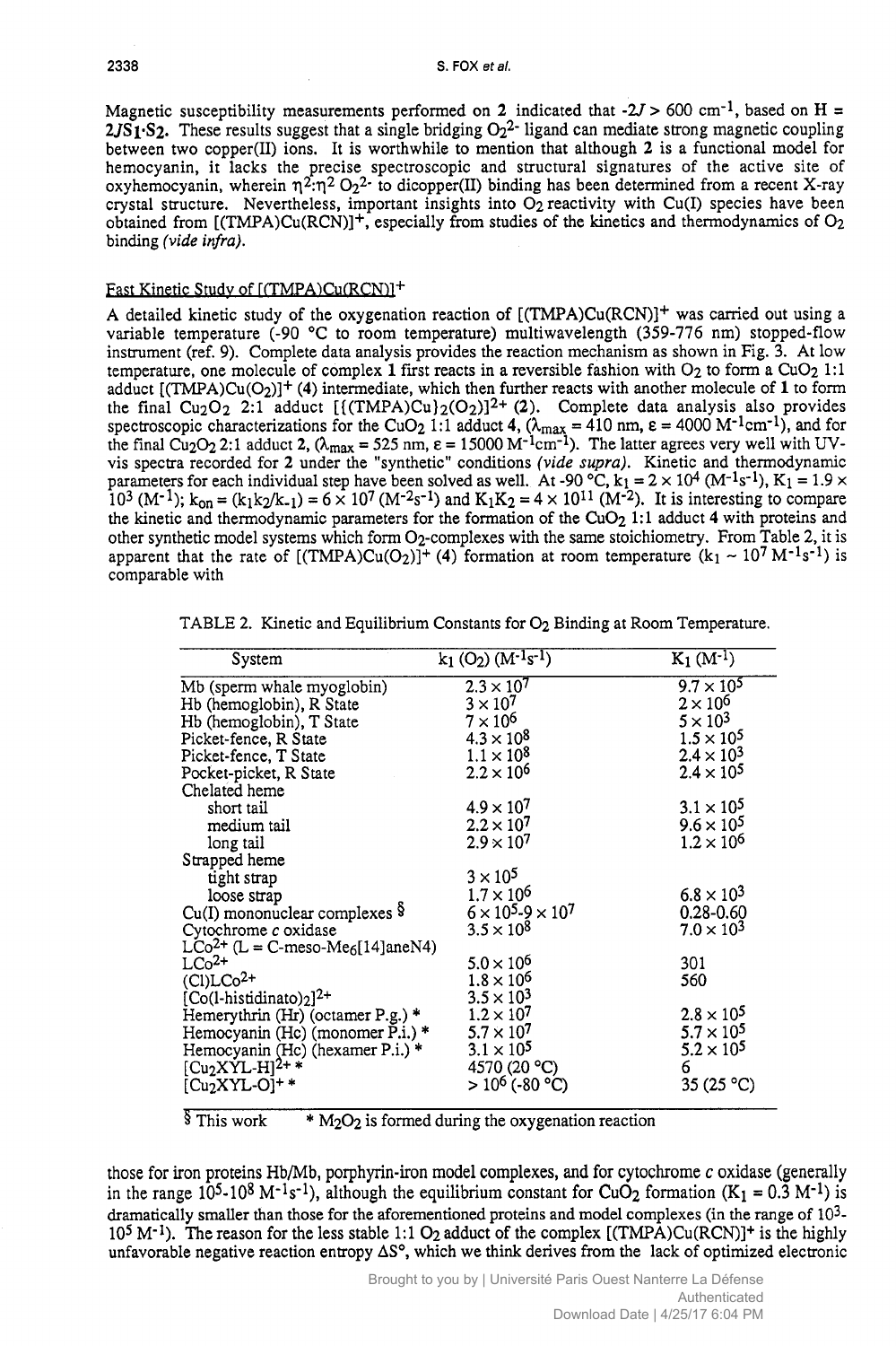and steric conditions in our copper model system; such conditions, of course, are typically found in the Dioxygen reactivity with synthetic models of metalloproteins 2339<br>and steric conditions in our copper model system; such conditions, of course, are typically found in the<br>multisubunit organization of proteins. Comparing t formation of the final  $Cu<sub>2</sub>O<sub>2</sub>$  adduct -- with  $Co(II)$  systems, we find gross similarity for the peroxodicobalt(III) Co<sub>2</sub>O<sub>2</sub> adducts analogously derived from mononuclear LCo(II) (L = N4-macrocycle) complexes, (i.e.,  $k_{0n} = 10^8 \text{--}10^9 \text{ M}^{-2}\text{s}^{-1}$ ). These Co<sub>2</sub>O<sub>2</sub> complexes also exhibit large negative  $\Delta S^{\circ}$  val Dioxygen reactivity with synthetic models of metalloproteins 2339<br>and steric conditions in our copper model system; such conditions, of course, are typically found in the<br>multisubunit organization of proteins. Comparing t but still have considerable room temperature stabilities.  $\Delta H^{\circ}$  values for K<sub>1</sub>K<sub>2</sub>. conditions, of course, are typically found in the<br>e rate constant  $k_{on}$  -- representing the overall<br>stems, we find gross similarity for the peroxo-<br>m mononuclear LCo(II) (L = N4-macrocycle)<br>omplexes also exhibit large ne

#### **C d3:** THE **ENZYME** ACTIVE SITE AND MODELS **FOR** 02 REACTIVI'IY

Cytochrome c oxidase (CcO) is a terminal respiratory protein which catalyzes the four-electron fourproton reduction of  $O_2$  to water (ref 10). The reduction of  $O_2$  occurs at a dinuclear metal site which consists of a heme  $a_3$  strongly spin coupled (- $J > 50$  cm<sup>-1</sup>) with a Cu<sub>B</sub> center in the resting oxidized state Consisted a heme *z* of a heme *z* and *as terminal restantions.* The faiter are derived from indefitage inegative  $\Delta H^{\circ}$  values for K<sub>1</sub>K<sub>2</sub>.<br>C *c*O: THE ENZYME ACTIVE SITE AND MODELS FOR O<sub>2</sub> REACTIVITY<br>Cytochrome *c* (Fig. **5).** The nature and the identity of the bridging ligand which mediates the antiferromagnetic coupling betweeen the metal centers is not yet clear. However,  $\mu$ -chloro,  $\mu$ -sulfido and  $\mu$ -oxo groups have been proposed as possible bridging ligands in the oxidized dinuclear site and the distance between the Fe and **Cu** centers is thought to be less than **5 A.** A second heme (heme **a,** low spin iron(1II)) and a second copper  $(Cu_A)$  are also known to play a role in the  $O_2$  reduction process by mediating the transfer of electrons from the electron carrier cytochrome c to the dinuclear site. This electron transfer process is coupled to proton translocation across the cell membrane. The electrochemical potential gradient generated by this proton pumping process is ultimately used in the synthesis of ATP.



Fig. **5.** A representation of CcO function.

As indicated in Fig. 6, the resting oxidized Fe(II1) ... Cu(I1) state is converted to an active reduced Fe(II)...Cu(I) state by a two step 2-e- process. Kinetic and spectroscopic evidence point to Cu<sub>B</sub> as the initial binding site for  $O_2$ , thus implicating the importance of Cu(I)- $O_2$  reactivity in the  $O_2$  reduction process of CcO (ref 10d). The bound  $O_2$  is rapidly converted to a peroxo-iron(III) state, which after protonation and a third electron transfer step induces cleavage of the O-O bond to generate a ferryl Fe<sup>IV</sup>-**0x0** species. The resting oxidized state is regenerated after the fourth electron transfer and protonation.

Although the reactivity of  $O_2$  with both Fe(II) porphyrins and Cu(I) complexes have separately been **studied** in detail, few attempts have been made to characterize the products associated with the reaction of 02 with both (ref. 11). We have synthesized a dinuclear 0x0-bridged Fe-Cu complex which exhibits a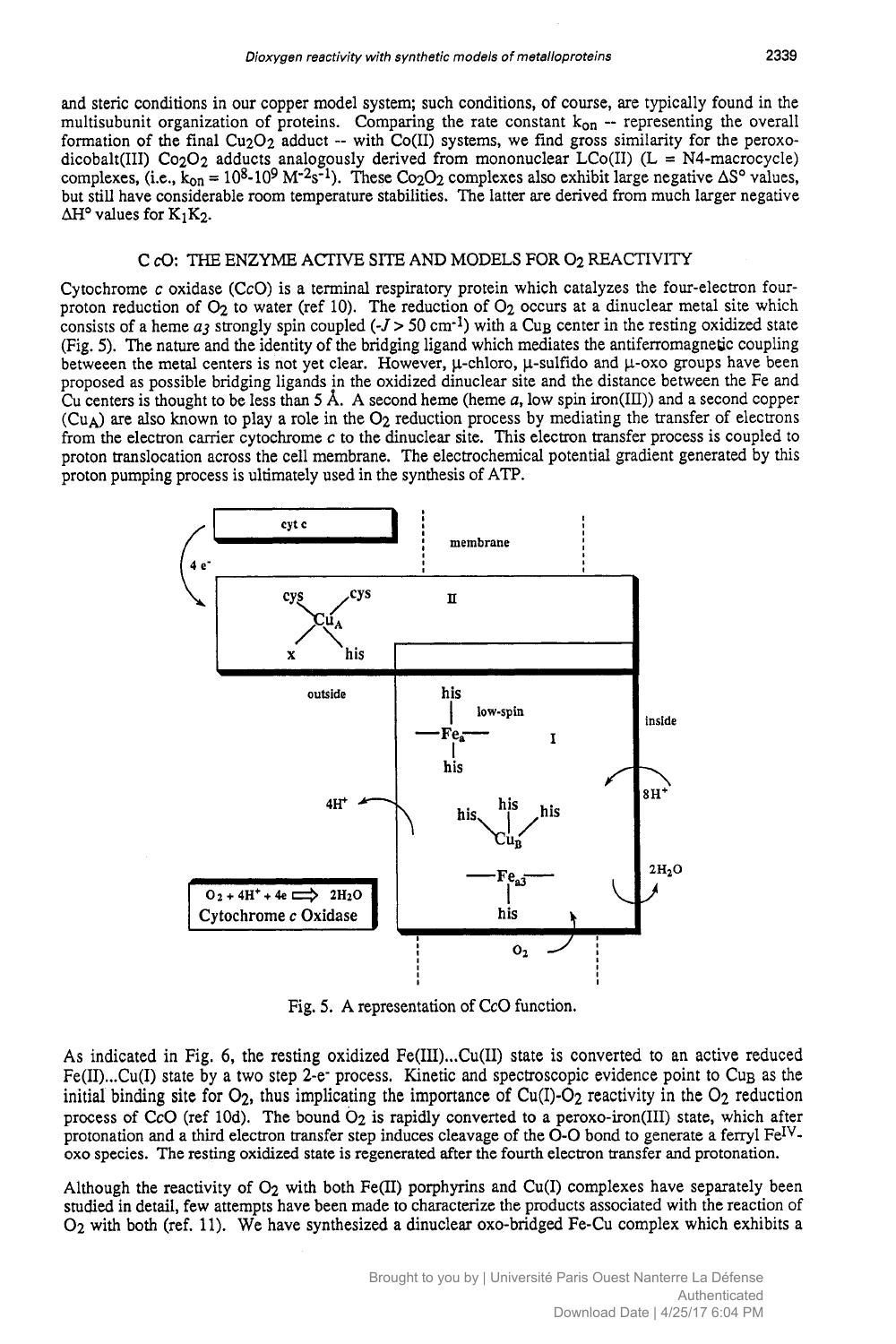

Fig. 6. A mechanism indicating generation and consumption of putative intermediates involved in CcO.

strong antiferromagnetic coupling between the Fe and Cu centers, by reacting an iron(II) porphyrin and 1 in the presence of  $O_2$ . TMPA was found to be an appropriate ligand for such studies since a recent report indicates a four N-ligand coordination for Cu<sub>B</sub> in cytochrome ba3 from Thermus thermophilus (ref 10a). Several model compounds comprising bridging oxo, imidazolato and sulfur containing ligands have been synthesized and characterized (ref. 11). By having either an intermediate spin iron(III) or a weakly coupled iron-copper dinuclear center, however, they don't precisely represent the resting state in CcO.

#### Synthesis and characterization of oxo/hydroxo bridged iron-copper dinuclear complexes

When an equimolar mixture of  $(F_8 - TPP)Fe(II)pip_2$  (pip = piperidine) (5) (Fig. 7) and [(TMPA)Cu]<sup>+</sup> (1) were allowed to react at -80° C in CH<sub>2</sub>Cl<sub>2</sub> in the presence of O<sub>2</sub> and warmed to 0° C, a purple-red solid could be isolated by precipitation with heptane (yield > 80%). A microcrystalline solid formulated as  $[(F_8-TPP)Fe-(O^2)-(Cu(TMPA)]+(6)$  was isolated by dissolution of the crude product in acetonitrile and reprecipitation by slow addition of diethylether in an overall isolated yield of 50 %. Interestingly, the reaction of equimolar amounts of  $[Cu(TMPA)(CH_3CN)][ClO_4]_2$  (7),  $(F_8-TPP)Fe-OH$  (8), and Et3N in CH<sub>3</sub>CN under argon generated a red micro-crystalline product, in 80% yield, identified as 6 on the basis



Fig. 7. Synthesis and interconversion of  $\mu$ -oxo and  $\mu$ -hydroxo porphyrin-iron-copper complexes.

Brought to you by | Université Paris Ouest Nanterre La Défense Authenticated Download Date | 4/25/17 6:04 PM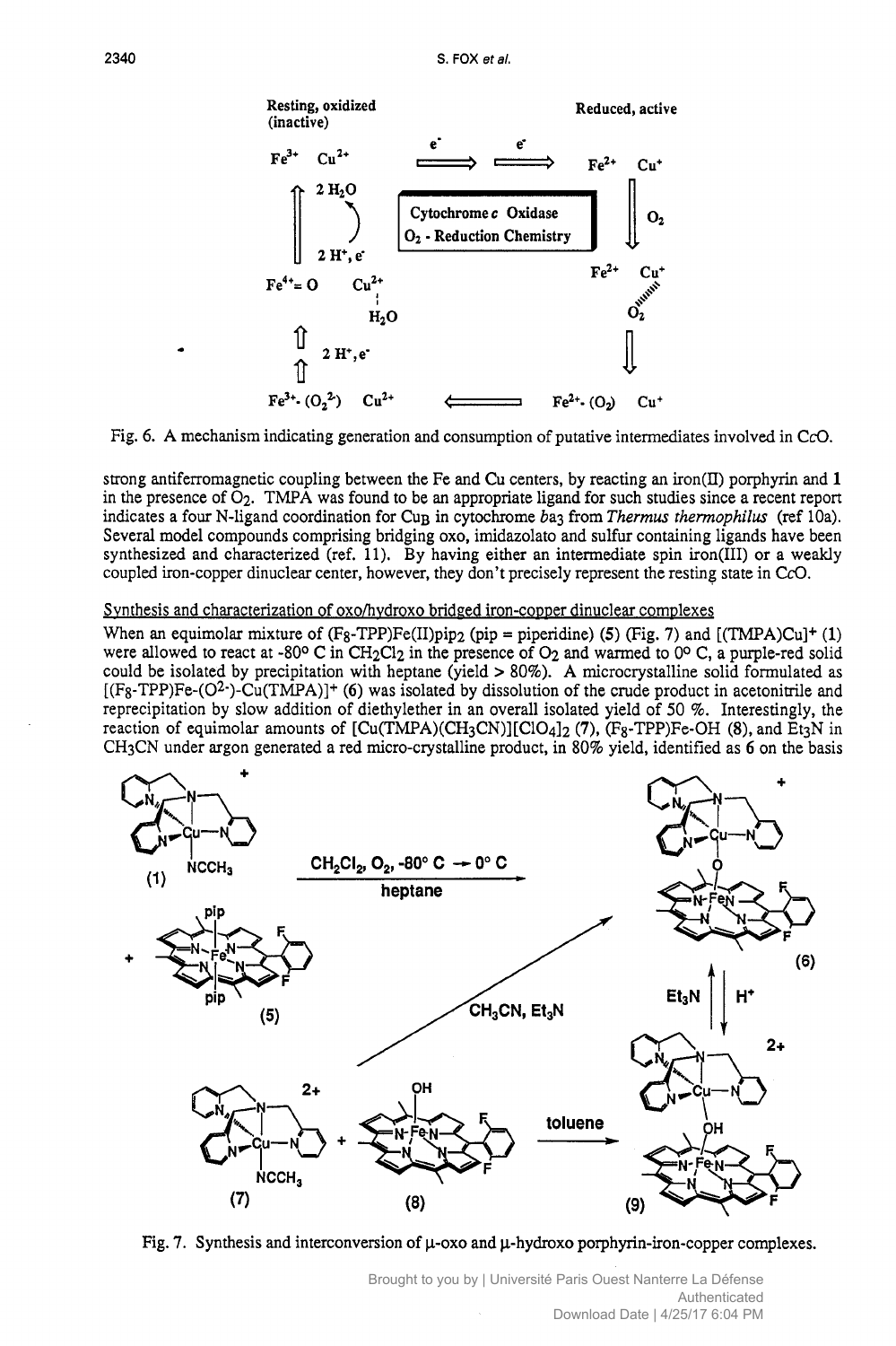of its identical UV-vis and <sup>1</sup>H NMR spectra. Subsequent recrystallization from CH<sub>2</sub>Cl<sub>2</sub>/heptane yielded single crystals which gave comparable elemental analysis to 6 generated from 02. An X-ray structure was obtained of a crystal generated by this method. The structure reveals a linear Fe(III)-oxo-Cu(II) coordination (Fe-O-Cu = 178.2 (4)°), and Fe-O and Cu-O bond distances of 1.740 Å (5) and 1.856 Å (5) Dioxygen reactivity with synthetic models of metalloproteins 2341<br>
of its identical UV-vis and <sup>1</sup>H NMR spectra. Subsequent recrystallization from CH<sub>2</sub>Cl<sub>2</sub>/heptane yielded<br>
single crystals which gave comparable elementa respectively. The bond distances associated with the coordination of iron are similar to those reported for p-0x0 bridged iron-porphyrin dimers. The coordination environment around Cu is distorted squarepyramidal, not the more usual trigonal bipyramidal geometry; the three pyridine rings appear to sit in between the four difluorophenyl groups of the porphyrin, thereby leaving one 'slot' free. **Example 1.120** of the bond distances associated with the coordination of iron are similar to those reported for  $\mu$ -oxo bridged iron-porphyrin dimers. The coordination environment around Cu is distorted square-<br>pyramid ne bond distances associated with the coordination of iron are similar to those reported for<br>iron-porphyrin dimers. The coordination environment around Cu is distorted square-<br>the more usual trigonal bipyramidal geometry; Fe-O and Cu-O bond distances of 1.740 Å (5) and 1.856 Å (5)<br>Fe-O and Cu-O bond distances of 1.740 Å (5) and 1.856 Å (5)<br>d with the coordination of iron are similar to those reported for<br>the coordination environment around system.<br> **z**<br> **zydia** *z***<br>** *zyaze-***<br>** *zo* **sit in<br>** *ectrum***;<br>** *zystem.***<br>
dicates** 

Mössbauer spectroscopic measurements of 6 indicate a high-spin iron(III) porphyrin (zero-field spectrum; Variable temperature magnetization studies also show an excellent fit for an  $S = 2$  model, which indicates 0.01 mm/s;  $\Delta E_Q = 1.26 \pm 0.02$  mm/s) strongly coupled to Cu(II) to give a S = 2 spin that the exchange coupling is large and antifenomagnetic. A *J* value of **-87** cm-1 was estimated based on  $H = 2J S_1 S_2$  (to be published). A magnetic moment of 5.1  $\pm$  0.1 B.M. was obtained both in solid state and solution (Evans method) also in agreement with a coupled  $S = 2$  model. The pyrrole proton NMR signal is observed at 65 ppm (in  $CD_2Cl_2$  or  $CD_3CN$ ) and is shifted upfield relative to axially symmetric five-coordinate high-spin iron(III) tetraphenylporphyrin (TPP) complexes, which generally show a pyrrole NMR signal at 80 ppm (ref 12). An upfield shift is expected for an antiferromagnetically coupled system since high-spin iron(II) ( $S = 2$ ) TPP complexes exhibit a pyrrole proton NMR signal in the 30-61 ppm region (ref 13). The UV-vis spectrum of *6* shows a Soret band at 434 nm and is shifted relative to other high-spin iron(1II) TPP complexes, which are generally observed in the 400-415 nm region (ref 12). The red shift of the Soret band is surprising since  $\mu$ -oxo bridged iron-porphyrin dimers do not show a similar trend, indicating that the copper-TMPA moiety dramatically alters the electronic properties of the iron-oxo moiety. The IR spectrum of *6* (solid, nujol) showed a new band at 856 cm-1, which is in the general region where the Fe-O-Fe antisymmetric stretch has been reported for most oxo-bridged iron complexes (ref. 14). Use of  $^{18}O_2$  gas in the synthesis resulted in lowering of the intensity of this band with corresponding changes in the 780-790 cm-1 region. A firm assignment cannot be made at this time, however, due to the overlap of strong porphyrin and TMPA ligand absorptions in this region. The antisymmetric vibration of **[(Fg-TPP)Fe-O-Fe(Fg-TPP)]** occurs at 867 cm-1.

Protonation of 6 by addition of an equivalent of triflic acid in dichloromethane produced a new species formulated as **[(Fg-TPP)Fe-(OH)-Cu(TMPA)J2+ (9).** The perchlorate analog of **9** could also be isolated by reacting an equimolar mixture of **[(TMPA)Cu(CH3CN)][C104]2 (7)** and [(Fg-TPP)Fe-OH] **(8)** in toluene or dichloromethane. This species shows a pyrrole proton NMR signal at 69 ppm in  $CD_2Cl_2$  and a solution magnetic moment of **5.5 i** 0.1 B.M. (Evans method), which points to **a** weakening of coupling between the Fe and Cu centers as a result of protonation. **As** expected, deprotonation of **9** by addition of an equivalent of Et3N regenerates complex **6** (Fig. 7).

#### **CONCLUSION**

Our group has investigated bioinorganic Cu-02 chemistry since the early 1980's. One of our most significant findings has been the synthesis and characterization of the mononuclear copper (I) complex  $[(\text{TMPA})Cu(\text{RCN})]+(1)$ , which binds O<sub>2</sub> reversibly at -80 °C in EtCN or CH<sub>2</sub>Cl<sub>2</sub> to give the structurally characterized 2:1 (Cu:O<sub>2</sub>) *trans*- $\mu$ -1, 2-peroxo adduct  $[(\text{TMPA})\text{Cu}\,2(\text{O}_2)]^2$ <sup>+</sup> (2), the prototypical functional model complex for the metalloprotein hemocyanin. From associated stopped-flow kinetic and UV-vis spectral studies, it was deduced that the 1:1 adduct  $[(TMPA)Cu(O<sub>2</sub>)]$ <sup>+</sup>  $(4)$ , a putative cupric superoxide species, forms initially and then reacts with another equivalent of **1** to give the **2:l** adduct **2.**  The rate constant k<sub>1</sub> for the formation of 4 from 1 and  $O_2$  was determined to be 2 x 10<sup>4</sup> M<sup>-1</sup> s<sup>-1</sup> at -90 °C, which extrapolates to  $ca. 10^7$  M<sup>-1</sup> s<sup>-1</sup> at -25 °C, the same order of magnitude as the  $O_2$  transporting proteins hemoglobin and myoglobin, as well as model heme complexes. It also compares with  $k_1$  for the 2:1 (M:O<sub>2</sub>) proteins hemerythrin ( $M = Fe$ ) and hemocyanin.

Cytochrome c oxidase (CcO) binds  $O_2$  at near diffusion-control rates ( $k_1 = 3.5 \times 10^8$  M<sup>-1</sup> s<sup>-1</sup> at -25 °C), but detailed knowledge of M:O<sub>2</sub> ( $M = Fe$ , Cu) interactions, not to mention the possible subsequent intermediates, remains elusive. Our original model approach employs a ferrous-porphyrin, (Fg-TPP)Fepip<sub>2</sub> (5), and our reactive cuprous complex 1, in the presence of  $O_2$ ; the unusual  $\mu$ -oxo bridged  $[(F_8-TPP)Fe-O-Cu(TMPA)]$ <sup>+</sup> (6) complex is generated in *ca*. 80% yield. A full description of its structural, spectral, and magnetic properties is in preparation; also, **6** can be readily protonated to yield the putative p-hydroxo analogue **9.** Complexes **6** and **9** serve as models for possible intermediates generated during the O<sub>2</sub> reduction cycle of CcO, and experiments to determine their mechanism(s) of formation are in progress.